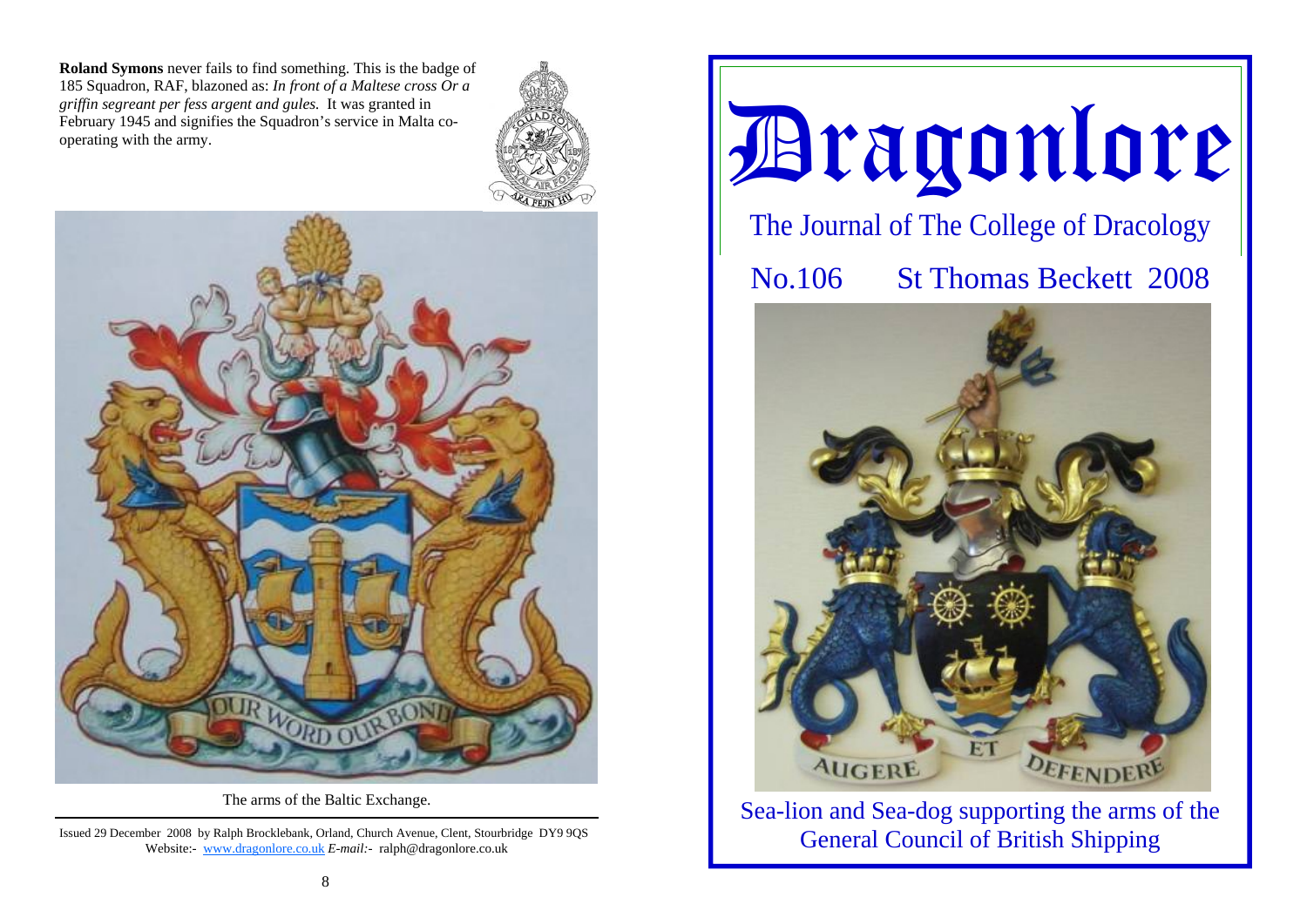

# **The College of Dracology for the Study of Fabulous Beasts**

*Sadly we have to report the death of Roy Humphrey, one of our most frequent, most knowledgeable and most generous members, and share our sadness with Ruth, his wife, who kindly informed us of his passing. My most recent memory of Roy was to see him bravely competing in Mastermind, accompanied by his little mascot beastie.* 

The story of Thomas Beckett is too well known to repeat in detail. Born in London in 1118, received into the clergy in 1141, made Lord Chancellor by King Henry II in 1155, and then Archbishop of Canterbury in 1162, he fled to France in 1164, having incurred the King's disfavour. Apparently reconciled, he returned to Canterbury in 1170, but was murdered on 29 December that year. Canonized in 1173, his feast day falls on the day of his martyrdom. To visit his shrine was the aim of Chaucer's Canterbury Pilgrims, but in 1558 the shrine was destroyed on the orders of King Henry VIII, who may have thought that Saint Thomas's defiance of his King was not setting a good example to his subjects.

**Vernon Rolls** has been busy looking into the arms connected with British Shipping, which contain many nautical beasts, including those shown on the cover. The General Council was formed in 1975 through the merger of the Chamber of Shipping and the Shipping Federation. The Chamber was started in 1878 and in 1921 was granted arms supported by two sea-lions, while the Federation, dating from 1890, had

a grant of arms in 1956 supported by a pair of sea-dogs (*right*). The merged Council had one supporter from each, embellished with nautical collars. Note that the newer sea-dog, while keeping the webbed feet and spine, has lost the spatulate tail and little pectoral fins. Vernon says that there are dozens of arms connected with shipping and many of them contain monsters; one example being the Baltic Exchange, with a sea-lion and a sea-bear as supporters and two mermaids in the crest. (*see back page*)



**The Heraldry Gazette** (No 110, December 2008) features a set of grants to recent knights by Peter Gwynn-Jones, Garter Principal King of Arms, which include a demitwo-headed Wyvern party per pale Azure and Gules in the crest of General Sir John Wilsey, a red four-winged Harrier (the bird, not the aircraft) as the crest for Air Chief Marshal Sir Peter Squire, and a green heraldic Tyger with golden wings being the crest for Sir Francis Kennedy. These were included in a talk that Garter gave at the Heraldic Weekend held in Fitzwilliam College, Cambridge, last September, and in the exhibition at that weekend were some of the crests of late Garter Knights, of which the splendid red and gold Wyvern, gorged with a mural crown and holding a portcullis, of Lord Callaghan of Cardiff, is also illustrated in this issue of the Gazette.

**The Coat of Arms** (No 216, Autumn 2008) has a very interesting short piece by Steven Ashley, "A Wyvern on a Twelfth-Century Armorial Weight from Norfolk." The metal weight (*right*) is just 27mm wide and 42.5mm long and was discovered in early 2002 in the parish of Merton. Metaldetectors in Norfolk have found many treasures, but this one is most unusual. Steven makes good use of this opportunity to discuss many matters (a footnote even explores at some length the origin of the double-headed eagle) and wonders whether the shield depicts the arms of Reginald Arsic. In fact the Wyvern is so similar to those shown decorating some of the shields depicted in the Bayeux Tapestry, that it may have been purely decorative, as they were, rather than carrying any heraldic implication. The matter is still undecided.



**Navy News** (December 2008) has a note on the launching of HMS DRAGON, with a picture of her badge of a golden dragon on a red field carved in high relief (that we showed as the original drawing by Robert Parsons on the cover of No 29), as well as a photograph of her bows painted with an enormous red Welsh Dragon on each side. A traditionalist commented, "Whatever next? Sponsors' logos?"

## **CORRESPONDENCE**

**Cathy Constant** sends lots of things, including a picture of a "mermaid" or Jenny Haniver, said to have been washed up the River Avon on a flood tide and captured at Rownham Ferry in 1875. Also a ticket for "DRALION" by the Cirque du Soleil with a fantastic creature that seems to be a dragon-lion hybrid concocted from a variety of feathers, springs, bits of cable, picture mouldings, glass marbles and the neck of a fiddle.

**Tony Denning** sent a card with his lino-cut of a Pelican in her Piety, showing what this bird really looks like.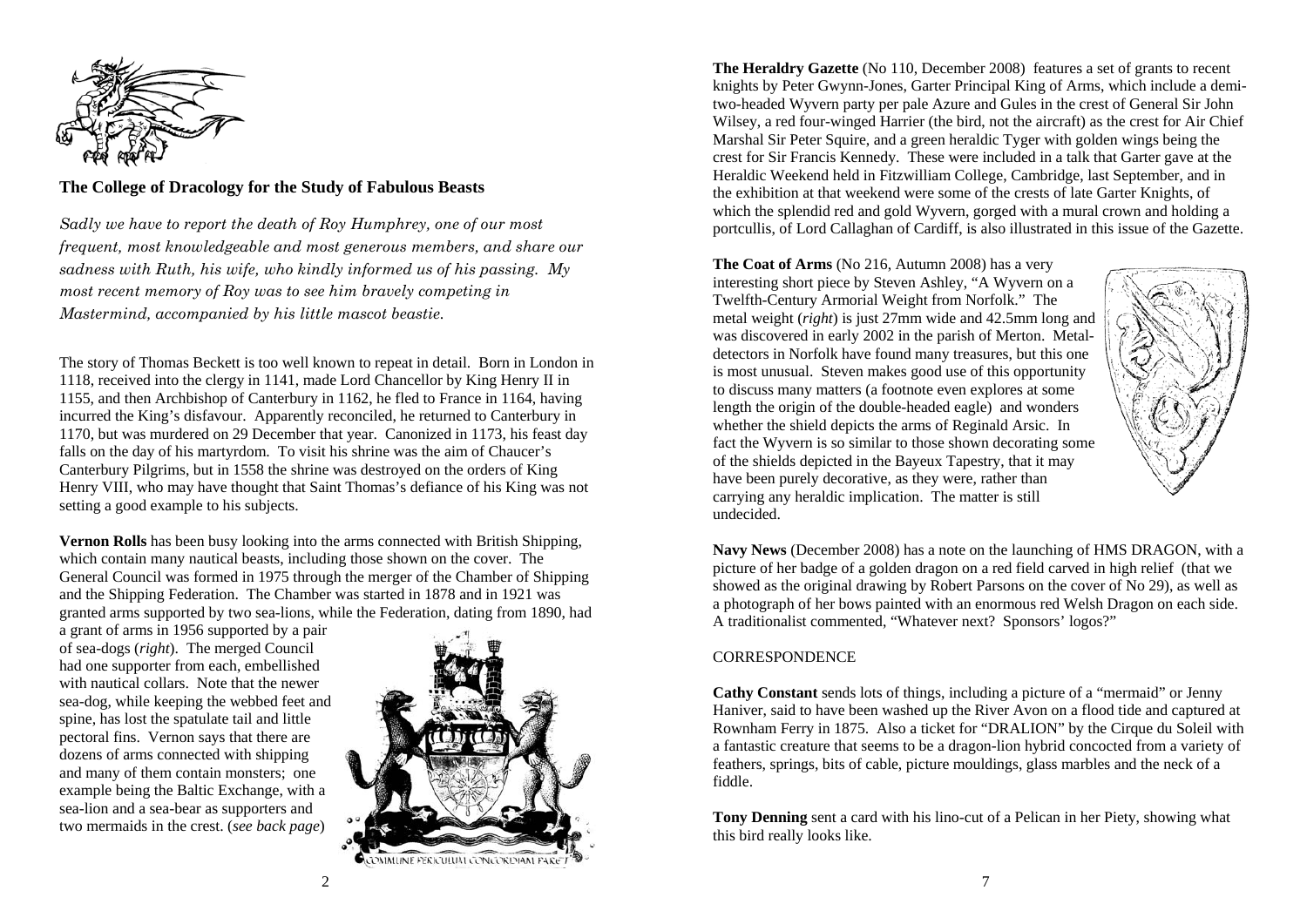griffin segreant Sable armed Gules" while Cornuell of Banhard has three 'martlets' on a fess.



Altogether the book is a treasure. Scholars and genealogists will value the extensive biographical notes, while we may hope that our more staid heraldic artists will be inspired to liven up some of their more conventional output. It is worth noting that of the 158 subscribers listed, 42 are known to us as dracologists, not counting the Editor himself.

### JOURNAL SCAN

**Gonfanon** (Vol 19 No 4, Winter 2008) has the fine arms of the B.C. Medical Association, with its pair of red Griffin supporters and a golden demi-griffin holding a black ankh in the crest, and elsewhere a red demi-griffin holding a golden gavel in another crest, a Pegasus, a winged Bull, and a silver Wyvern on the chapel banner of Brent House, Trinity College School. Most interesting, however, is an article by the Editor, Jonathan Good, suggesting the use in heraldry of images from the ancient Near East, including a fine picture of the Lamassu, the human-headed winged Bull of Mesopotamia.

**Heraldry in Canada** (Vol 42 Nos 1-4, 2008) amidst a wealth of informative articles has a pleasing tribute to "Dragonlore" by Kevin Greaves.

**The Heraldic Craftsman** (No 66, December 2008) has a painting by David Hubber of the arms of Lord North with its black Dragon supporters and dragon's head crest. Also, though rather small, the arms of the 17 *contrada* of Siena in Italy contain among them a two-headed Eagle, a Dragon, a Dolphin and a Panther.

# **The Questing Beast**

A later episode of the BBC series on "Merlin" contained an interpretation of this strange monster, which was true to the chimerical description of its composition, but showed it, not as the shy retiring creature of legend, but as a fearsome aggressor that

needed all Merlin's skills to overcome. Here is what Grant Uden had to say in his *Dictionary of Chivalry*:-

The Questing Beast was so-called because, wherever he went, he made a noise like sixty hounds giving tongue. It had a serpent's head, the body of a leopard, the hind-quarters of a lion and the feet of a hart. King Pellinore pursued it vainly for twelve months, and after his death Sir Palomides took up the quest. The monster's other name was

### **Glatisaunt**.

(*See No 103, p 4, for a drawing of this animal by Pauline Baynes.*)

### ADDITION TO THE A TO Z :- **The Kinaree of Bangkok**

From time to time a previously unknown fabulous creature comes to our attention, and this photograph appeared in *The Daily Telegraph* earlier this month, taken at Bangkok's Suvarnabhumi International Airport. Known as the Kinaree, this mystical creature might be described as an oriental Harpy, having the upper body and arms of a young woman and the lower body and legs of some kind of bird. The statue seems to have been blindfolded, perhaps for some special occasion. If any of our more widely-travelled members can come up with some background information, we would be very happy to have it (*see right)*.